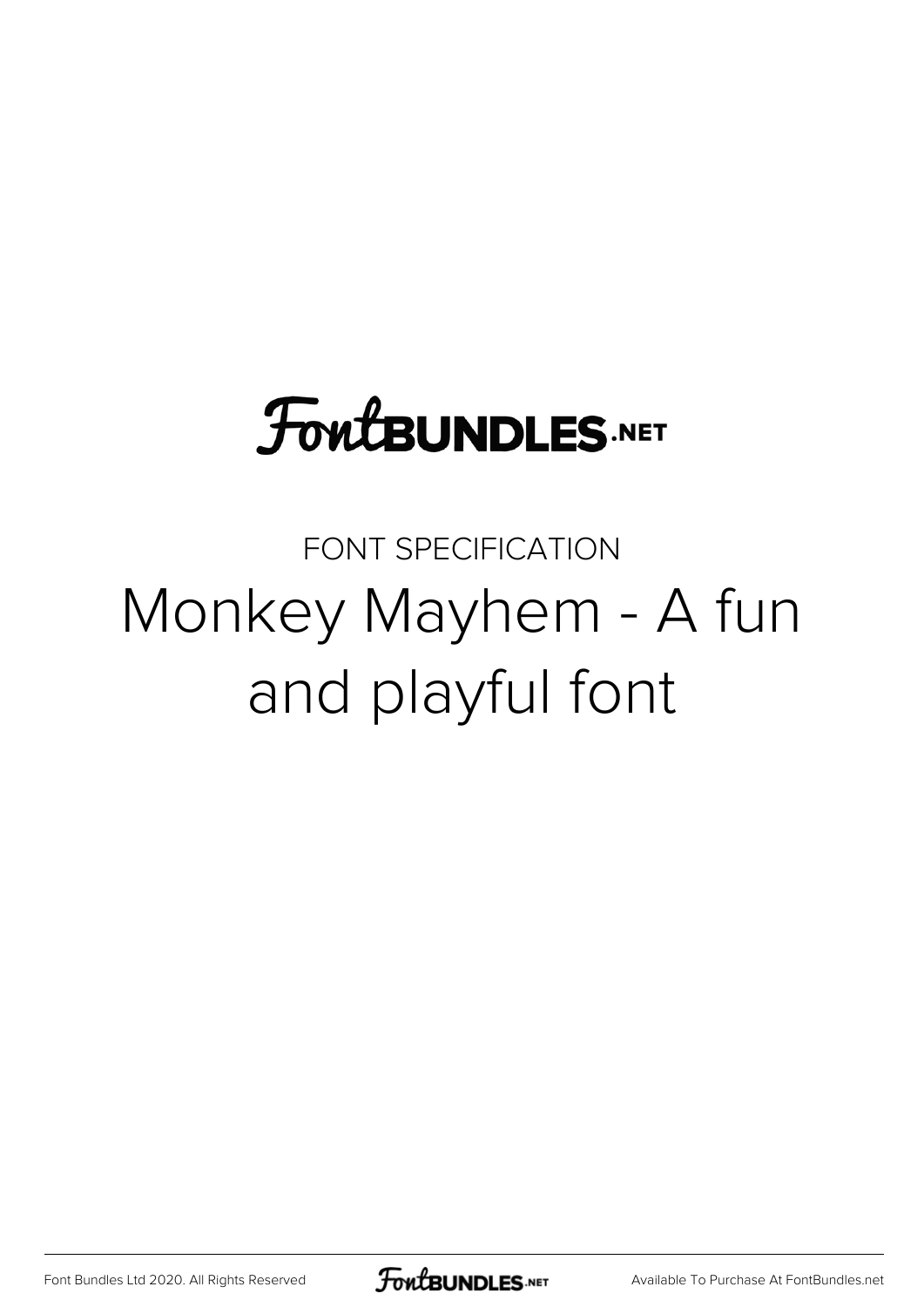Monkey Mayhem - Regular

**Uppercase Characters** 

#### **ABCDEFGHIJKLMNOPQ RSTUVWXYZ**

Lowercase Characters

#### abcdef ghijkl mopq rstuvwxyz

**Numbers** 

#### 0123456789

Punctuation and Symbols

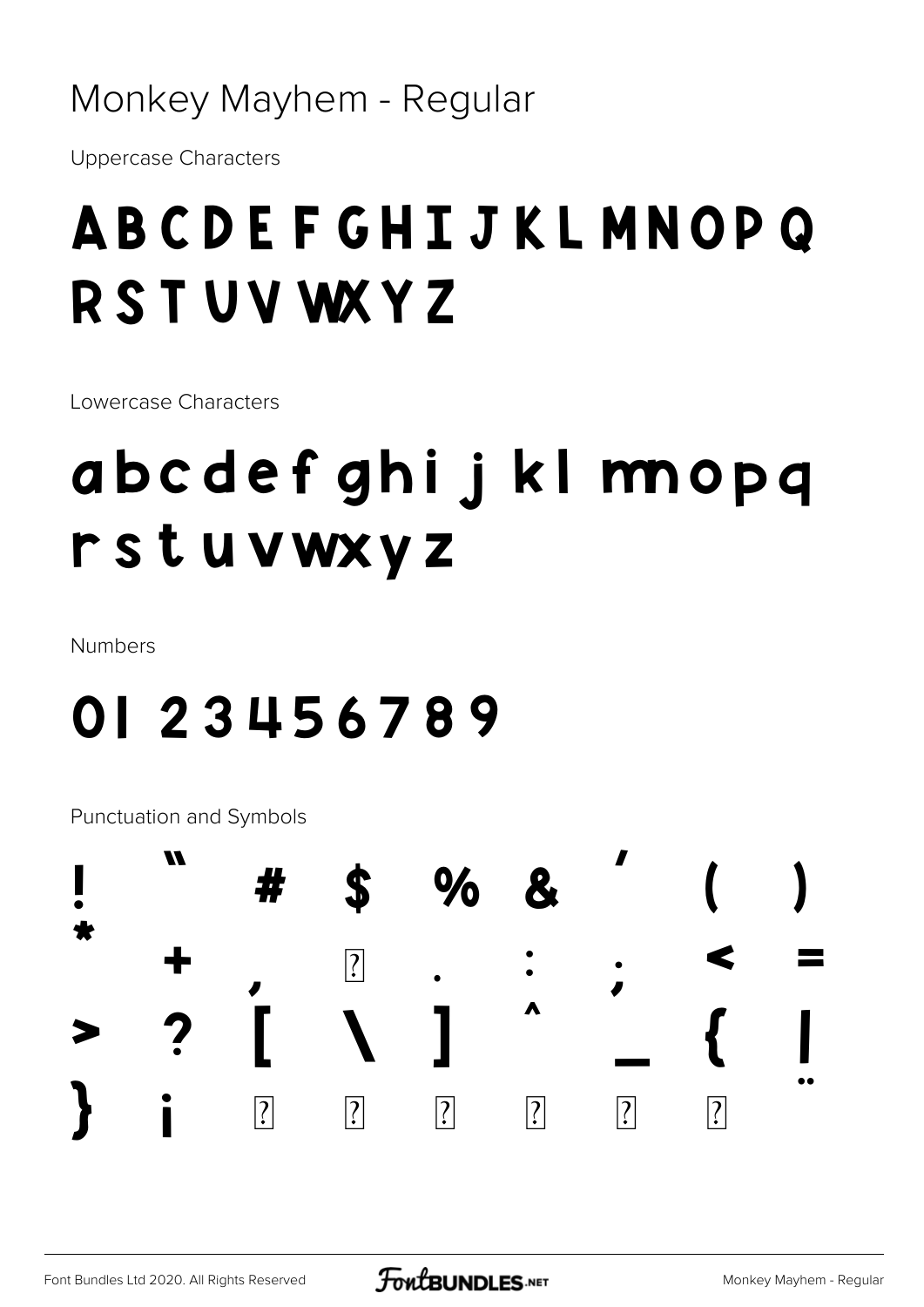

All Other Glyphs

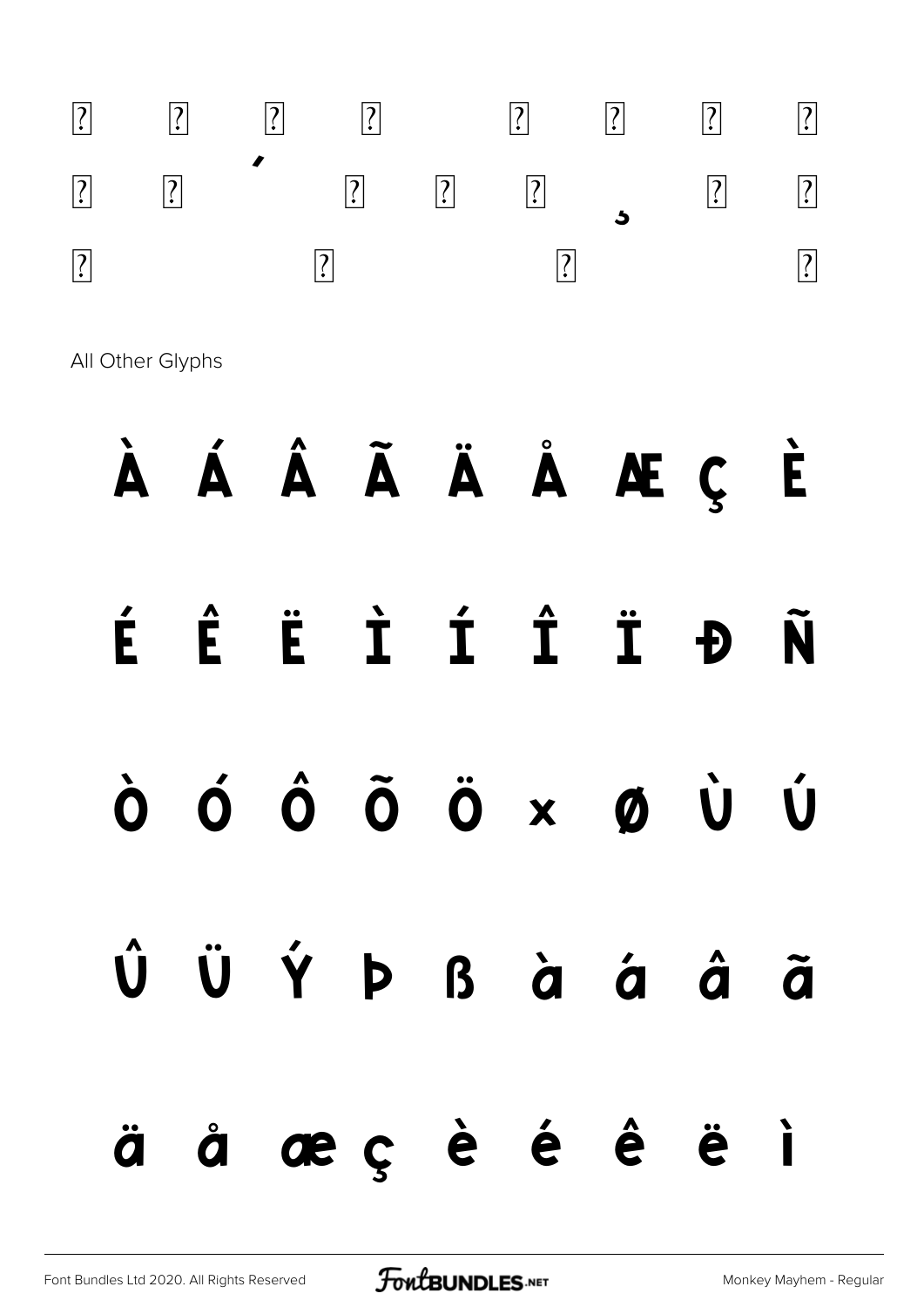## í î ï ð ñ ò ó ô õ ö ÷ ø ù ú û ü ý þ

ÿ

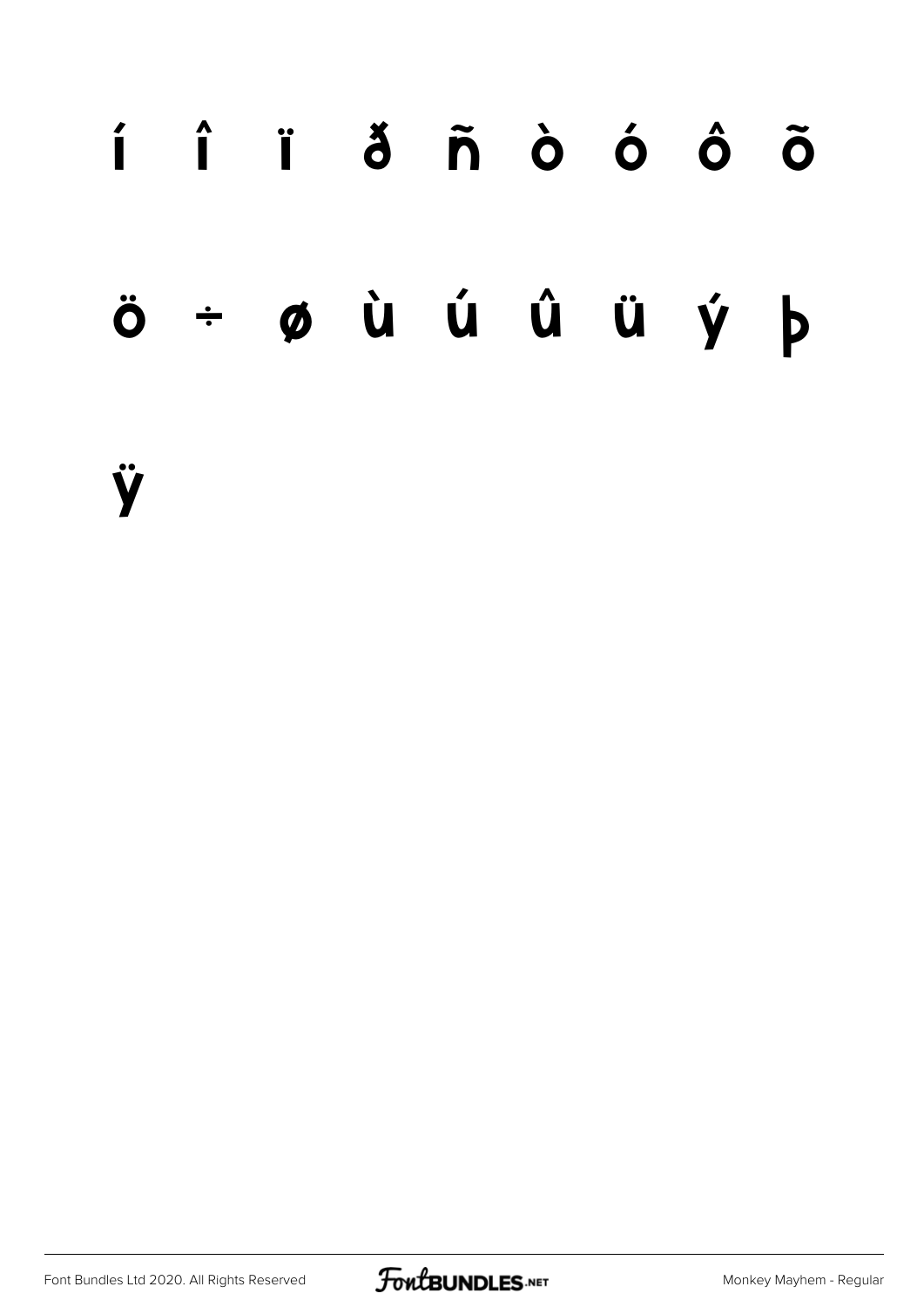Monkey Mayhem - Regular

**Uppercase Characters** 

#### **ABCDEFGHIJKLMNOPQ RSTUVWXYZ**

Lowercase Characters

#### abcdefghijklmnopqr stuvwxyz

Numbers

#### 0123456789

Punctuation and Symbols



All Other Glyphs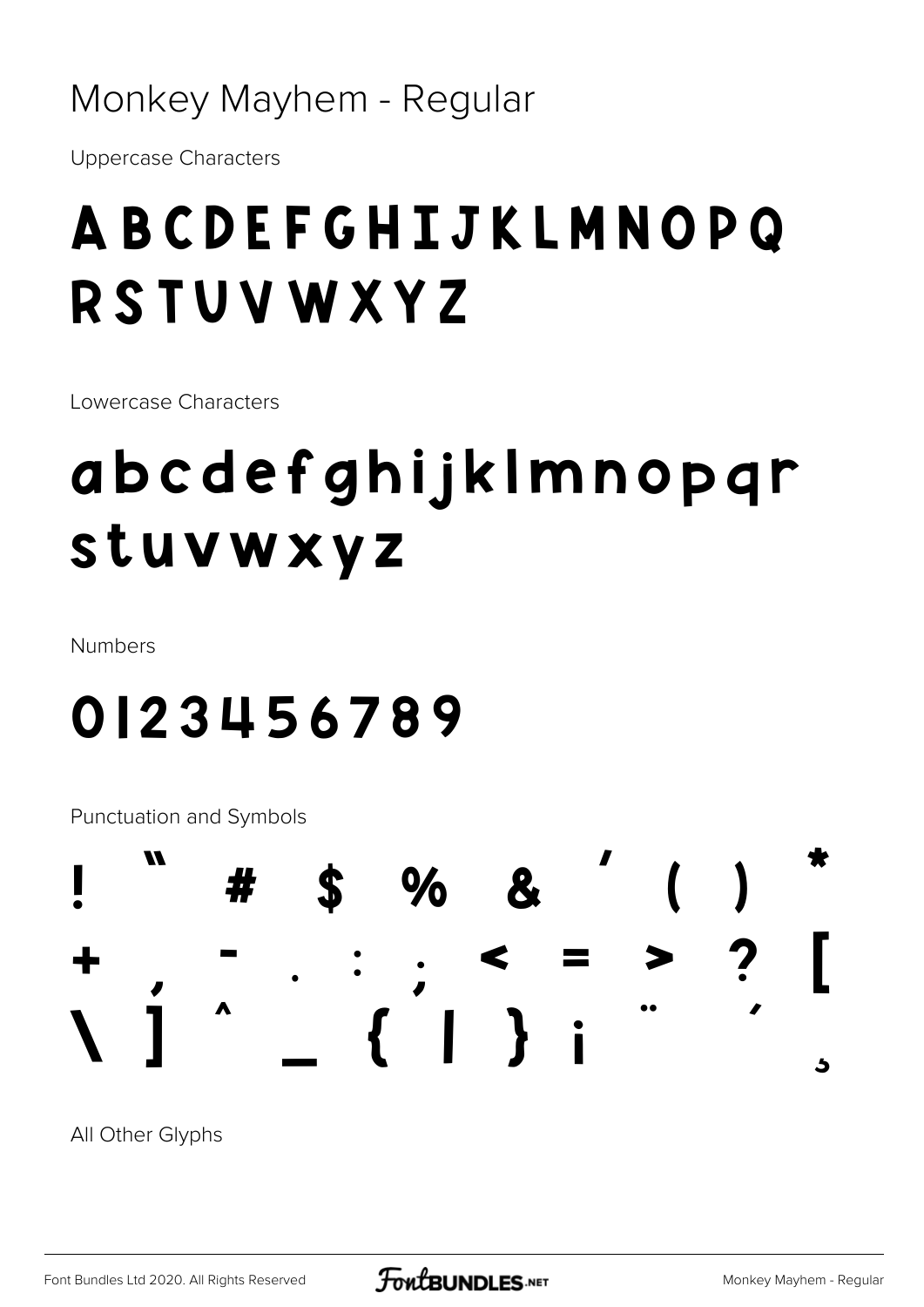# À Á Â Ã Ä Å Æ Ç È É Ê Ë Ì Í Î Ï Ð Ñ Ò Ó Ô Õ Ö × Ø Ù Ú Û Ü Ý Þ ß à á â ã ä å æ ç è é ê ë ì í î ï ð ñ ò ó ô õ ö ÷ ø ù ú û ü ý þ